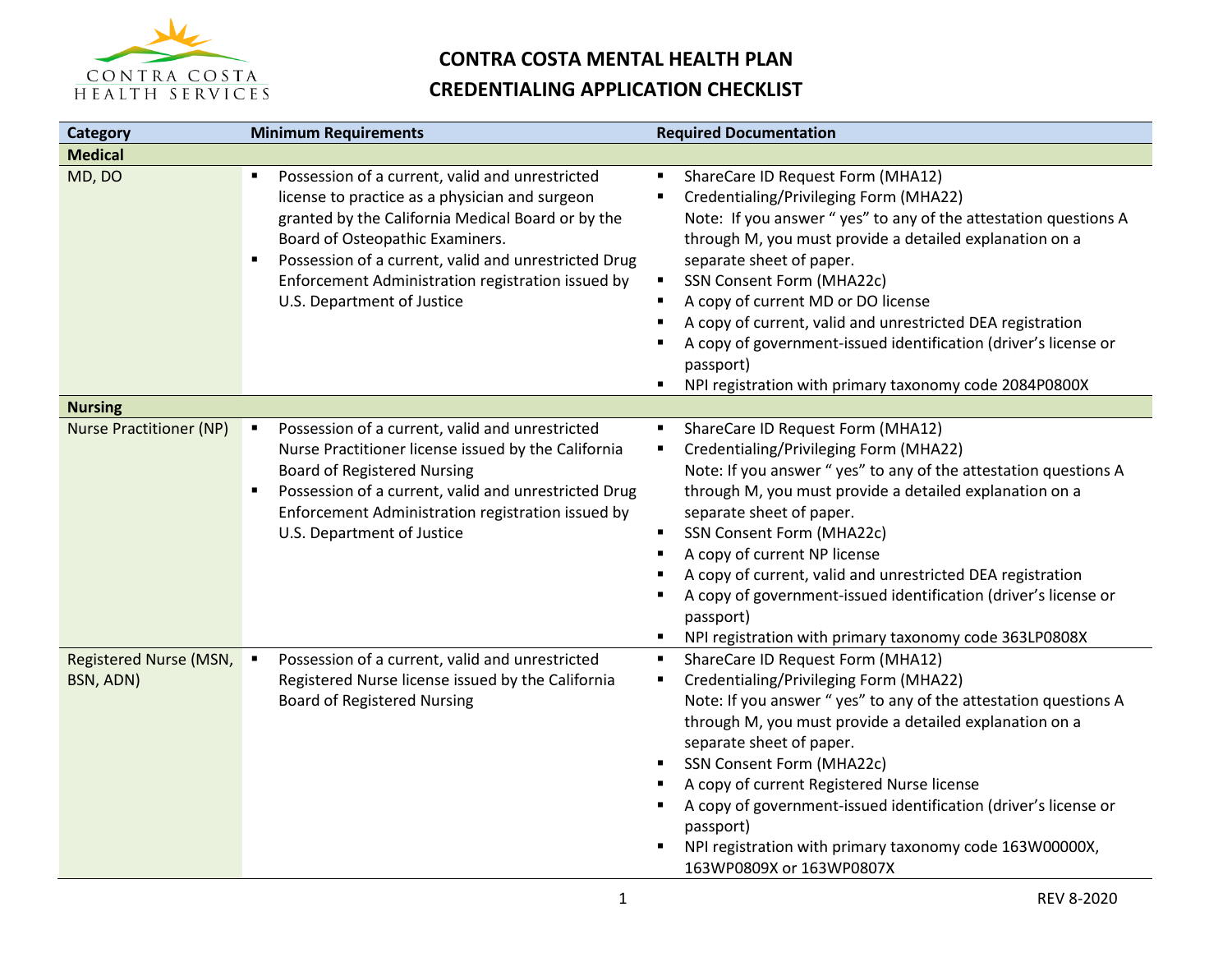

| Category                                           | <b>Minimum Requirements</b>                                                                                                                                                                     | <b>Required Documentation</b>                                                                                                                                                                                                                                                                                                                                                                                                                                                                                                                            |
|----------------------------------------------------|-------------------------------------------------------------------------------------------------------------------------------------------------------------------------------------------------|----------------------------------------------------------------------------------------------------------------------------------------------------------------------------------------------------------------------------------------------------------------------------------------------------------------------------------------------------------------------------------------------------------------------------------------------------------------------------------------------------------------------------------------------------------|
| Psychiatric Technician                             | Possession of a valid license to practice as<br>$\blacksquare$<br>Psychiatric Technician issued by the State of<br>California Board of Vocational Nurse and<br>Psychiatric Technician Examiners | ShareCare ID Request Form (MHA12)<br>п<br>Credentialing/Privileging Form (MHA22)<br>٠<br>Note: If you answer "yes" to any of the attestation questions A<br>through M, you must provide a detailed explanation on a<br>separate sheet of paper.<br>SSN Consent Form (MHA22c)<br>A copy of LPT license<br>A copy of government-issued identification (driver's license or<br>passport)<br>NPI registration with primary taxonomy code 167G0000GX<br>٠                                                                                                     |
| <b>Licensed Mental Health Professionals (LMHP)</b> |                                                                                                                                                                                                 |                                                                                                                                                                                                                                                                                                                                                                                                                                                                                                                                                          |
| Psychologist                                       | Possession of a valid, current and unrestricted<br>$\blacksquare$<br>license as a Psychologist issued by the State of<br>California, Board of Psychology                                        | ShareCare ID Request Form (MHA12)<br>Credentialing/Privileging Form (MHA22)<br>$\blacksquare$<br>Note: If you answer "yes" to any of the attestation questions A<br>through M, you must provide a detailed explanation on a<br>separate sheet of paper.<br><b>SSN Consent Form (MHA22c)</b><br>A copy of current license issued by the State of California, Board<br>of Psychology<br>A copy of government-issued identification (driver's license or<br>٠<br>passport)<br>NPI registration with primary taxonomy code 103TC0700X                        |
| Social Worker                                      | Possession of a valid, current and unrestricted<br>$\blacksquare$<br>license as a Clinical Social Worker issued by the<br>State of California, Board of Behavioral Science<br>Examiners         | ShareCare ID Request Form (MHA12)<br>$\blacksquare$<br>Credentialing/Privileging Form (MHA22)<br>Note: If you answer "yes" to any of the attestation questions A<br>through M, you must provide a detailed explanation on a<br>separate sheet of paper.<br><b>SSN Consent Form (MHA22c)</b><br>A copy of current license issued by the State of California, Board<br>٠<br>of Behavioral Science Examiners<br>A copy of government-issued identification (driver's license or<br>٠<br>passport)<br>NPI registration with primary taxonomy code 1041C0700X |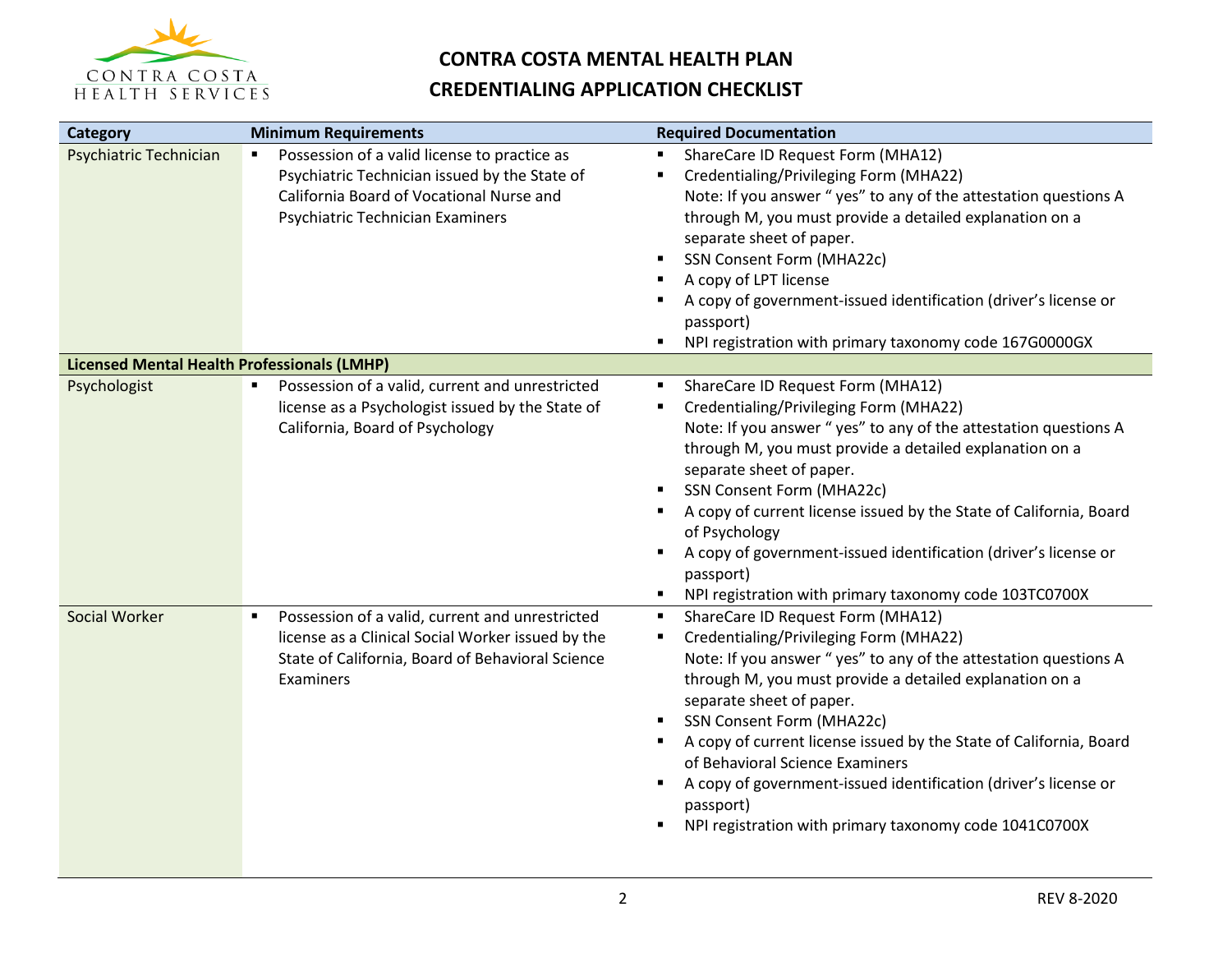

| Category                                                      | <b>Minimum Requirements</b>                                                                                                                                                                                                                                                                                                                                                                                | <b>Required Documentation</b>                                                                                                                                                                                                                                                                                                                                                                                                                                                                                                                     |
|---------------------------------------------------------------|------------------------------------------------------------------------------------------------------------------------------------------------------------------------------------------------------------------------------------------------------------------------------------------------------------------------------------------------------------------------------------------------------------|---------------------------------------------------------------------------------------------------------------------------------------------------------------------------------------------------------------------------------------------------------------------------------------------------------------------------------------------------------------------------------------------------------------------------------------------------------------------------------------------------------------------------------------------------|
| <b>Marriage and Family</b><br>Therapist                       | Possession of a valid, current and unrestricted<br>٠<br>license as a Marriage and Family Therapist issued<br>by the State of California, Board of Behavioral<br><b>Science Examiners</b>                                                                                                                                                                                                                   | ShareCare ID Request Form (MHA12)<br>٠<br>Credentialing/Privileging Form (MHA22)<br>٠<br>Note: If you answer "yes" to any of the attestation questions A<br>through M, you must provide a detailed explanation on a<br>separate sheet of paper.<br>SSN Consent Form (MHA22c)<br>A copy of current license issued by the State of California, Board<br>of Behavioral Science Examiners<br>A copy of government-issued identification (driver's license or<br>٠<br>passport)<br>NPI registration with primary taxonomy code 106H00000X<br>٠         |
| <b>Professional Clinical</b><br>Counselor                     | Possession of a valid and current license without<br>$\blacksquare$<br>limitations as a Professional Clinical Counselor<br>issued by the State of California, Board of<br><b>Behavioral Science Examiners</b><br>This group of LPCCs will have a secondary status on<br>$\blacksquare$<br>Breeze - State of California to confirm they can<br>provide assessment and treatment to couples and<br>families. | ShareCare ID Request Form (MHA12)<br>Credentialing/Privileging Form (MHA22)<br>Note: If you answer "yes" to any of the attestation questions A<br>through M, you must provide a detailed explanation on a<br>separate sheet of paper.<br>SSN Consent Form (MHA22c)<br>٠<br>A copy of current license issued by the State of California, Board<br>of Behavioral Science Examiners<br>A copy of government-issued identification (driver's license or<br>٠<br>passport)<br>NPI registration with primary taxonomy code 101YP2500X<br>٠              |
| <b>Professional Clinical</b><br><b>Counselor - Restricted</b> | Possession of a valid and current license as a<br>$\blacksquare$<br>Professional Clinical Counselor issued by the State<br>of California, Board of Behavioral Science<br>Examiners<br>The scope of practice for LPCC - Restricted does<br>٠<br>not include Family Therapy (Procedure Codes 319 &<br>320).                                                                                                  | ShareCare ID Request Form (MHA12)<br>٠<br>Credentialing/Privileging Form (MHA22)<br>п<br>Note: If you answer "yes" to any of the attestation questions A<br>through M, you must provide a detailed explanation on a<br>separate sheet of paper.<br>SSN Consent Form (MHA22c)<br>A copy of current license issued by the State of California, Board<br>of Behavioral Science Examiners<br>A copy of government-issued identification (driver's license or<br>$\blacksquare$<br>passport)<br>NPI registration with primary taxonomy code 101YP2500X |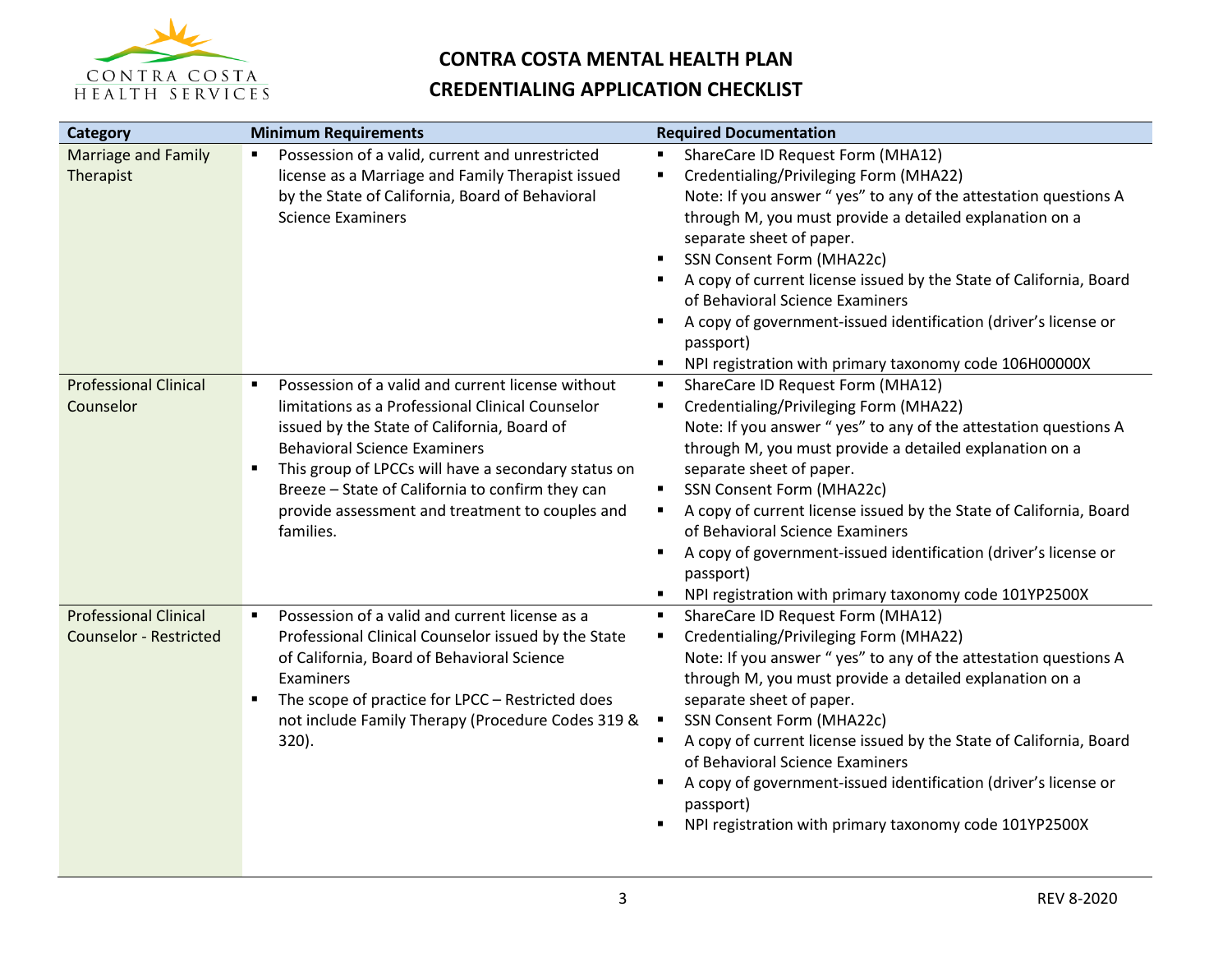

| Category                                                                               | <b>Minimum Requirements</b>                                                                                                                                                                                                                                                                                                                                                          | <b>Required Documentation</b>                                                                                                                                                                                                                                                                                                                                                                                                                                                                                                                                                       |
|----------------------------------------------------------------------------------------|--------------------------------------------------------------------------------------------------------------------------------------------------------------------------------------------------------------------------------------------------------------------------------------------------------------------------------------------------------------------------------------|-------------------------------------------------------------------------------------------------------------------------------------------------------------------------------------------------------------------------------------------------------------------------------------------------------------------------------------------------------------------------------------------------------------------------------------------------------------------------------------------------------------------------------------------------------------------------------------|
| Intern                                                                                 |                                                                                                                                                                                                                                                                                                                                                                                      |                                                                                                                                                                                                                                                                                                                                                                                                                                                                                                                                                                                     |
| Psychologist Intern<br>(PhD-Waivered, PsyD-<br>Waivered, or Pre-<br>Doctoral Waivered) | Post-Doctoral Interns (PsyD and PhD Waivered)<br>$\blacksquare$<br>Possession of an earned doctorate degree in<br>psychology, in education psychology, or in<br>education with the field of specialization in<br>counseling psychology or educational psychology in<br>order to obtain supervised post-doctoral hours<br>towards licensure as a psychologist.                        | ShareCare ID Request Form (MHA12)<br>$\blacksquare$<br>Credentialing/Privileging Form (MHA22)<br>Note: If you answer "yes" to any of the attestation questions A<br>through M, you must provide a detailed explanation on a<br>separate sheet of paper.<br>SSN Consent Form (MHA22c)<br>٠<br>Verification of highest level of education attained (a copy of<br>٠<br>degree or official transcript)                                                                                                                                                                                  |
|                                                                                        | Pre-Doctoral Waivered Intern<br>٠<br>A Pre-Doctoral Intern is one who is in the process of<br>earning a doctoral degree with a formal internship.                                                                                                                                                                                                                                    | A copy of curriculum vita or resume<br>٠<br>A copy of official transcript<br>A copy of government-issued identification (driver's license or<br>passport)<br>NPI registration with primary taxonomy code 390200000X                                                                                                                                                                                                                                                                                                                                                                 |
| <b>Associate Clinical Social</b><br>Worker                                             | Possession of a Master's in Social Work from an<br>$\blacksquare$<br>accredited graduate school program that prepares<br>the student for licensure as a social worker.<br>Possession of a valid and current registration as an<br>$\blacksquare$<br>Associate Clinical Social Worker issued by the State<br>of California, Board of Behavioral Science<br>Examiners.                 | ShareCare ID Request Form (MHA12)<br>٠<br>Credentialing/Privileging Form (MHA22)<br>٠<br>Note: If you answer "yes" to any of the attestation questions A<br>through M, you must provide a detailed explanation on a<br>separate sheet of paper.<br>SSN Consent Form (MHA22c)<br>$\blacksquare$<br>A copy of current registration issued by the State of California,<br><b>Board of Behavioral Science Examiners</b><br>A copy of government-issued identification (driver's license or<br>٠<br>passport)<br>NPI registration with primary taxonomy code 1041C0700X or<br>390200000X |
| <b>Associate Marriage and</b><br><b>Family Therapist</b>                               | Possession of a Master's in Marriage and Family<br>٠<br>Therapy from an accredited graduate school<br>program that prepares the student for licensure as<br>a marriage and family therapist.<br>Possession of a valid and current registration as an<br>٠<br>Associate Marriage and Family Therapist issued by<br>the State of California, Board of Behavioral Science<br>Examiners. | ShareCare ID Request Form (MHA12)<br>٠<br>Credentialing/Privileging Form (MHA22)<br>٠<br>Note: If you answer "yes" to any of the attestation questions A<br>through M, you must provide a detailed explanation on a<br>separate sheet of paper.<br>SSN Consent Form (MHA22c)<br>A copy of current registration issued by the State of California,<br><b>Board of Behavioral Science Examiners</b><br>A copy of government-issued identification (driver's license or                                                                                                                |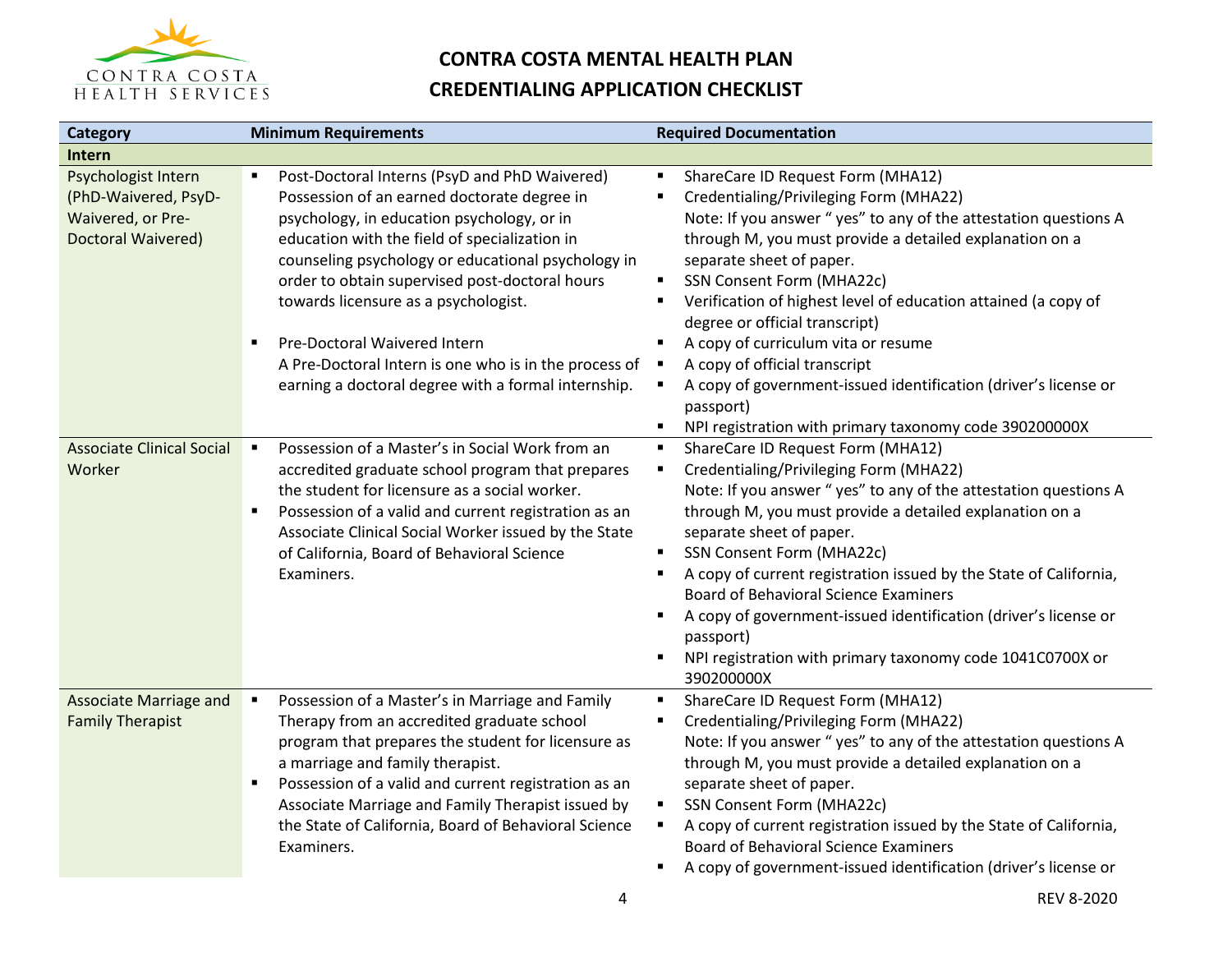

| Category                                                   | <b>Minimum Requirements</b>                                                                                                                                                                                                                                                                                                                                                                                                 | <b>Required Documentation</b>                                                                                                                                                                                                                                                                                                                                                                                                                                                                                                                                                                                                                                                                                                                                                  |
|------------------------------------------------------------|-----------------------------------------------------------------------------------------------------------------------------------------------------------------------------------------------------------------------------------------------------------------------------------------------------------------------------------------------------------------------------------------------------------------------------|--------------------------------------------------------------------------------------------------------------------------------------------------------------------------------------------------------------------------------------------------------------------------------------------------------------------------------------------------------------------------------------------------------------------------------------------------------------------------------------------------------------------------------------------------------------------------------------------------------------------------------------------------------------------------------------------------------------------------------------------------------------------------------|
|                                                            |                                                                                                                                                                                                                                                                                                                                                                                                                             | passport)<br>$\blacksquare$<br>NPI registration with primary taxonomy code 106H00000X or<br>390200000X                                                                                                                                                                                                                                                                                                                                                                                                                                                                                                                                                                                                                                                                         |
| <b>Associate Professional</b><br><b>Clinical Counselor</b> | Possession of a Master's in Clinical Counseling or<br>$\blacksquare$<br>Psychotherapy from an accredited graduate school<br>program that prepares the student for licensure as<br>a professional clinical counselor.<br>Possession of a valid and current registration as an<br>$\blacksquare$<br>Associate Professional Clinical Counselor issued by<br>the State of California, Board of Behavioral Science<br>Examiners. | ShareCare ID Request Form (MHA12)<br>٠<br>Credentialing/Privileging Form (MHA22)<br>٠<br>Note: If you answer "yes" to any of the attestation questions A<br>through M, you must provide a detailed explanation on a<br>separate sheet of paper.<br>SSN Consent Form (MHA22c)<br>٠<br>A copy of current registration issued by the State of California,<br><b>Board of Behavioral Science Examiners</b><br>A copy of government-issued identification (driver's license or<br>passport)<br>NPI registration with primary taxonomy code 101YP2500X or<br>390200000X                                                                                                                                                                                                              |
| <b>Trainees</b>                                            |                                                                                                                                                                                                                                                                                                                                                                                                                             |                                                                                                                                                                                                                                                                                                                                                                                                                                                                                                                                                                                                                                                                                                                                                                                |
| <b>Trainees</b>                                            | Participating in a field placement while enrolled in<br>$\blacksquare$<br>an accredited Master's program in marriage and<br>family therapy, clinical counseling, psychotherapy<br>or social work, or Doctoral (PhD or PsyD) program<br>that will prepare the student for licensure within<br>his/her professional field.<br>There is no minimum experience required.<br>٠                                                   | ShareCare ID Request Form (MHA12)<br>٠<br>Credentialing/Privileging Form (MHA22)<br>Note: If you answer "yes" to any of the attestation questions A<br>through M, you must provide a detailed explanation on a<br>separate sheet of paper.<br>SSN Consent Form (MHA22c)<br>$\blacksquare$<br>Verification of highest level of education attained (a copy of<br>٠<br>degree or official transcript)<br>A copy of government-issued identification (driver's license or<br>$\blacksquare$<br>passport)<br>Executed agreement or contract between the agency and school<br>Field placement agreement signed by the student, individual<br>supervisor and/or training coordinator and school field placement<br>liaison.<br>NPI registration with primary taxonomy code 390200000X |
| <b>Mental Health Rehabilitation Specialist (MHRS)</b>      |                                                                                                                                                                                                                                                                                                                                                                                                                             |                                                                                                                                                                                                                                                                                                                                                                                                                                                                                                                                                                                                                                                                                                                                                                                |
| <b>Mental Health</b>                                       | Must meet one of the following requirements:                                                                                                                                                                                                                                                                                                                                                                                | ShareCare ID Request Form (MHA12)                                                                                                                                                                                                                                                                                                                                                                                                                                                                                                                                                                                                                                                                                                                                              |
| <b>Rehabilitation Specialist</b><br>(MHRS)                 | An Associate's degree in the field of psychology or<br>$\blacksquare$<br>closely related field and six years of experience in a                                                                                                                                                                                                                                                                                             | Credentialing/Privileging Form (MHA22)<br>Note: If you answer "yes" to any of the attestation questions A                                                                                                                                                                                                                                                                                                                                                                                                                                                                                                                                                                                                                                                                      |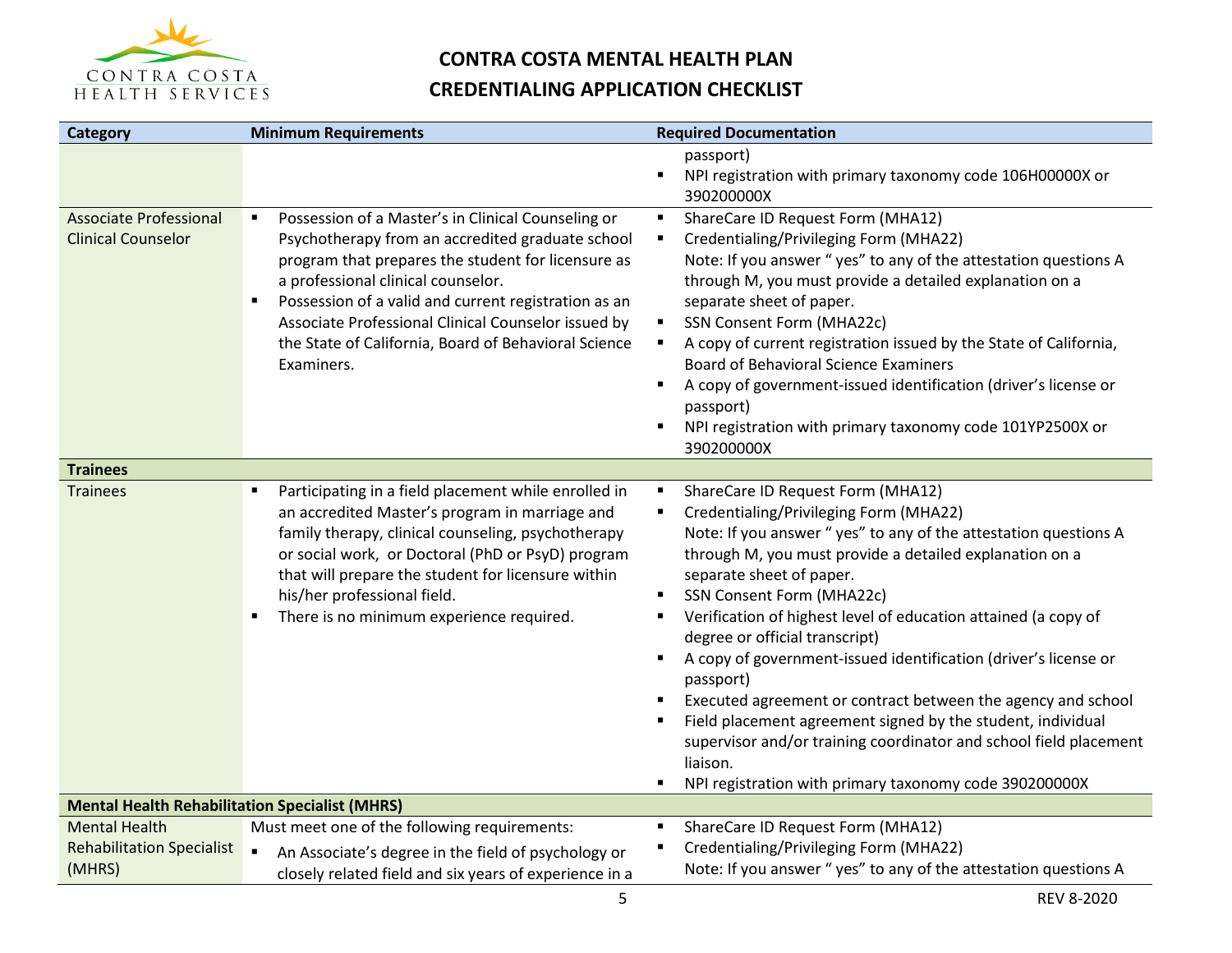

| <b>Category</b>                                            | <b>Minimum Requirements</b>                                                                                                                                                                                                                                                                                                                                                                                                                                                                                                                                                                                                                                                                                                                                                                                                                                                                                                                       | <b>Required Documentation</b>                                                                                                                                                                                                                                                                                                                                                                                                                                                                                                   |
|------------------------------------------------------------|---------------------------------------------------------------------------------------------------------------------------------------------------------------------------------------------------------------------------------------------------------------------------------------------------------------------------------------------------------------------------------------------------------------------------------------------------------------------------------------------------------------------------------------------------------------------------------------------------------------------------------------------------------------------------------------------------------------------------------------------------------------------------------------------------------------------------------------------------------------------------------------------------------------------------------------------------|---------------------------------------------------------------------------------------------------------------------------------------------------------------------------------------------------------------------------------------------------------------------------------------------------------------------------------------------------------------------------------------------------------------------------------------------------------------------------------------------------------------------------------|
|                                                            | mental health setting as a specialist. Two years of<br>the experience must have been accrued after<br>obtaining the Associate's degree. Two years of post<br>associate arts clinical experience requires a<br>sequence where first, an Associate degree is<br>obtained and second, clinical experience is<br>obtained.<br>A Baccalaureate degree in the field of psychology or<br>٠<br>closely related field and four years of experience in<br>a mental health setting as a specialist.<br>A Master's degree in the field of psychology or<br>٠<br>closely related field and two years of experience in<br>a mental health setting as a specialist.<br>"Experience" is defined as verifiable experience, either<br>paid/unpaid, full-time or full-time equivalence,<br>including practicum experiences gained in professional<br>training programs;<br>"Specialist" is defined as a role primarily working<br>with/providing services to clients | through M, you must provide a detailed explanation on a<br>separate sheet of paper.<br>SSN Consent Form (MHA22c)<br>$\blacksquare$<br>Verification of highest level of education attained (a copy of<br>degree or official transcript)<br>A copy of government-issued identification (driver's license or<br>passport)<br>NPI registration with primary taxonomy code 101YM0800X<br>$\blacksquare$                                                                                                                              |
| <b>Designated Mental Health Worker (DMHW)</b>              |                                                                                                                                                                                                                                                                                                                                                                                                                                                                                                                                                                                                                                                                                                                                                                                                                                                                                                                                                   |                                                                                                                                                                                                                                                                                                                                                                                                                                                                                                                                 |
| <b>Designated Mental</b><br><b>Health Worker</b><br>(DMHW) | Must be at least 18 years of age<br>٠<br>Possession of a high school diploma or G.E.D.<br>$\blacksquare$<br>equivalency<br>No experience required<br>٠                                                                                                                                                                                                                                                                                                                                                                                                                                                                                                                                                                                                                                                                                                                                                                                            | ShareCare ID Request Form (MHA12)<br>٠<br>Credentialing/Privileging Form (MHA22)<br>Note: If you answer "yes" to any of the attestation questions A<br>through M, you must provide a detailed explanation on a<br>separate sheet of paper.<br>SSN Consent Form (MHA22c)<br>٠<br>Verification of highest level of education attained (a copy of<br>degree or official transcript)<br>A copy of government-issued identification (driver's license or<br>passport)<br>NPI registration with primary taxonomy code 101YM0800X<br>٠ |
| <b>Therapeutic Foster Care (TFC) Parent</b>                |                                                                                                                                                                                                                                                                                                                                                                                                                                                                                                                                                                                                                                                                                                                                                                                                                                                                                                                                                   |                                                                                                                                                                                                                                                                                                                                                                                                                                                                                                                                 |
| <b>Therapeutic Foster</b><br>Care (TFC) Parent             | Must be at least 21 years of age with a high school<br>diploma or equivalent degree;                                                                                                                                                                                                                                                                                                                                                                                                                                                                                                                                                                                                                                                                                                                                                                                                                                                              | ShareCare ID Request Form (MHA12)<br>$\blacksquare$<br>Credentialing/Privileging Form (MHA22)                                                                                                                                                                                                                                                                                                                                                                                                                                   |